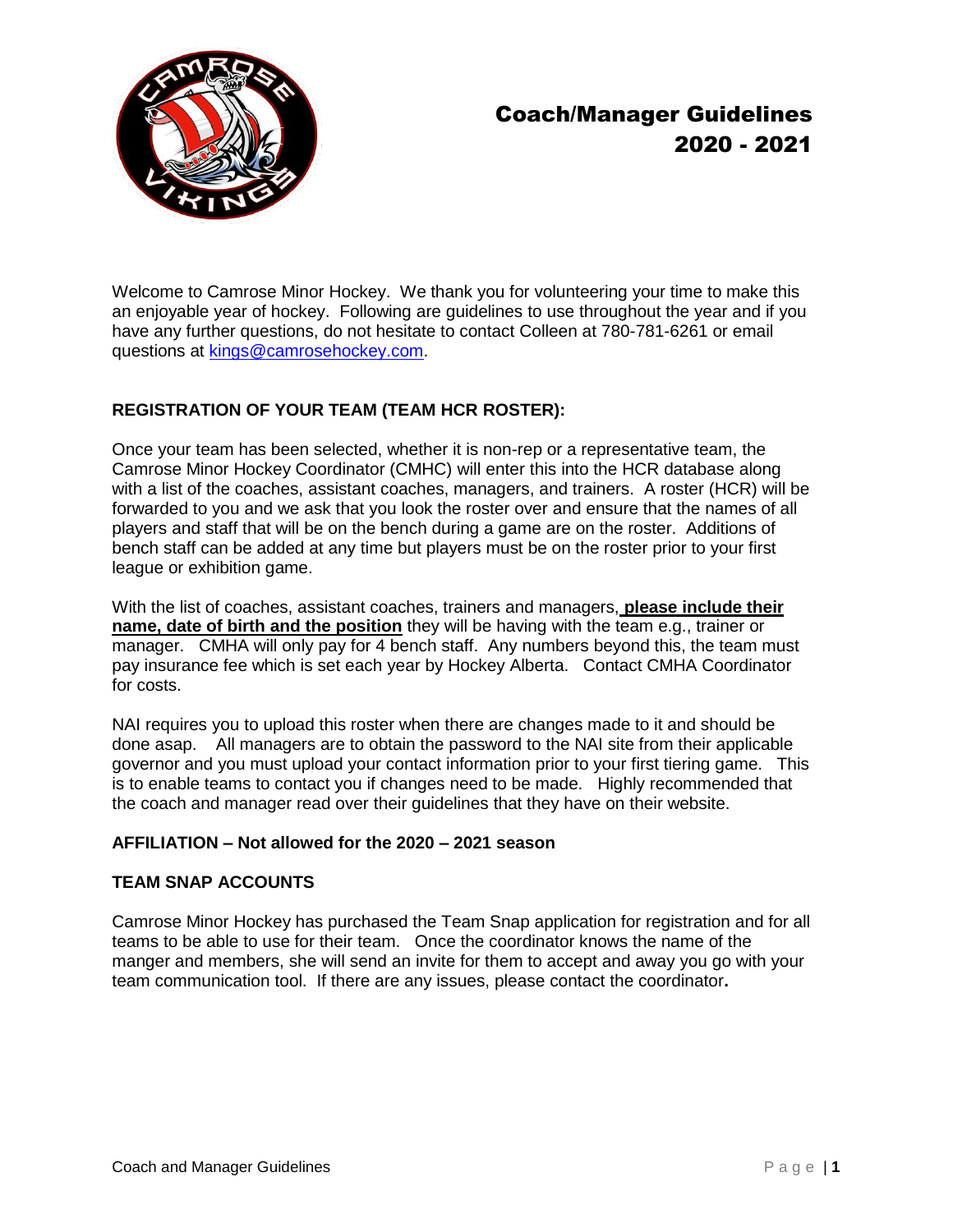# **BUDGETS**

It is the policy of CMH that all representative, B teams and female teams submit a budget by the end of December. This can be forwarded to the CMHC via email or left at the office. This can be done in any format you want.

# **CELL PHONES**

It is highly recommended that all cell phones be collected at the dressing room door prior to any practice or game. Hockey Alberta has a strict policy on any type of "hockey" related information that may be posted on Social Media and suspension of the player and/or coach can happen.

# **MEDICAL FORMS**

Medical Forms are to be completed for each player and can be found on the CMHA website. It is recommended that they be kept by the manager and/or trainer. Hockey Alberta Rules regulate that the form be completed and kept with the manager at all times in cases where a child may have a health issue come up and coaches and managers should be aware of what to do.

# **FIRST AID KITS**

It is not the responsibility of CMHA to provide First Aid Kits to the teams. It is suggested that the team purchase a kit and have it handy at all times by the coaches/trainers. If possible, the medical forms could be kept in the same area.

# **FUND RAISING ACTIVITIES**

Camrose Minor Hockey supports the idea of fund raising for the representative teams. House league teams are requested to submit a proposal to the board as to what kind of fund raising they would like to do and what they will be using the money for. We do not want the community to be infiltrated with teams trying to fund raise. It is common courtesy that if a team has a tournament, other teams are not to sell their "products" unless it has been agreed upon by the host tournament team. Bottle drives are booked at the discretion of the team and can be done in Camrose or with any other bottle depot but you do not need to contact the CMHA Coordinator.

# **TRAVELLING / EXHIBITION GAMES**

If your team decides to attend a tournament (currently not allowed for the 2020 – 2021 season) or host/go to an exhibition game, a permit must be obtained from the CMHC. Please click on the link on the front page of the CMHA website and complete the information requested. If you are hosting an exhibition game, you will be given a sanction number that must be sent to the opposition team in order for them to obtain a travel permit.

Submission for travel permits are to be requested asap. Once the travel permit is approved, it will show up in the manager's email.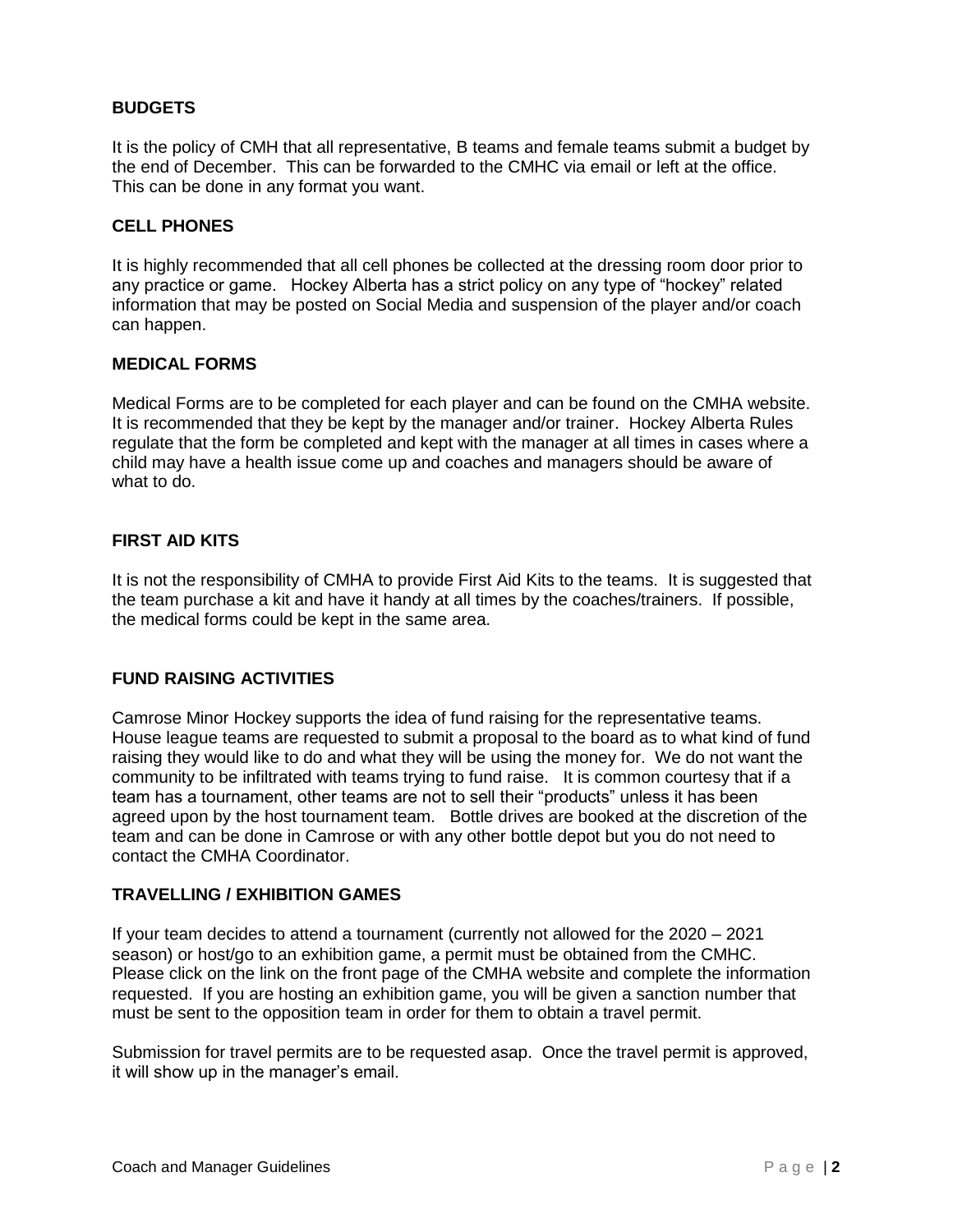# **SCORE BOOKS / CANCELLING GAMES**

All teams registered with their league will have one score book provided to them. House league teams will also have a score book provided for the year and we ask that they be returned at the end of the hockey season.

Please read over your particular league rules and regulations as to how to submit game sheets and enter them on their website.

# **COACHING CLINICS**

In the past, it was not regulated whether or not a coach had certain coaching courses. Hockey Alberta is now regulating that there must be someone on the bench with designated coaching courses. Please refer to the Hockey Alberta website for requirements.

CMH will reimburse any coach for attending a clinic that is required to meet their obligations for the current year. If you want to take a course and it is not a requirement for your current position, Camrose Minor Hockey will not cover this cost.

Upcoming clinic information can be obtained under the Hockey Alberta website.

# **ICE SCHEDULING/CANCELLATION**

Please refer to the policies on the CMH Website.

Ice Scheduling is a very time consuming job and every effort is made to accommodate a teams request for changes. It is to be noted that when teams are taking part in provincials, these games are to be played before regular league games. There is a limited time frame for provincial games to be played and at that time, it may be necessary to bump teams from their regular spot. In general, it would be teams that have two ice times that would see them reduced to one.

All rescheduled games and exhibition games must be booked in by Monday evening. Ref assignments begin on Tuesday morning. Ice that a team cannot use must be returned two weeks in advance or the team will be billed.

Confirmation of extra ice booked will come from the Coordinator. If you do not see it by Thursday on the main ice schedule, please contact the Coordinator.

If a game is cancelled due to inclement weather, please contact the Coordinator asap and the refs can be cancelled but if it is less than 24 hours notice, they will need to be paid. Ice can be returned unless you decide to use it and will be billed for an extra practice.

NAI is very strict about getting games done when scheduled and cold temperatures is not a reason for cancelling a game. Blizzard or icy roads would be acceptable for cancelling.

Teams that want an exhibition game will be invoiced for the ice and refs.